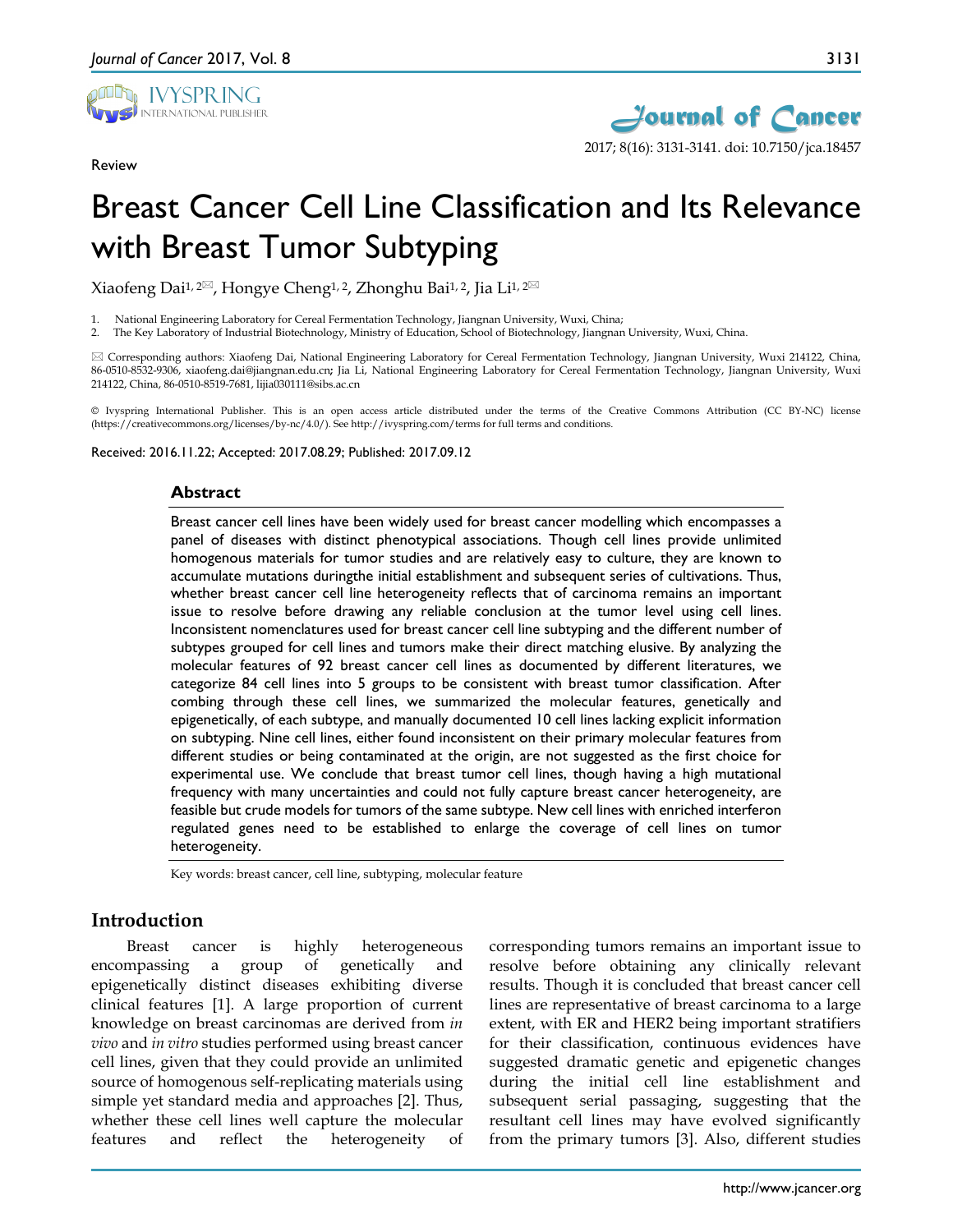categorize breast cancer cell lines into different groups [1, 4-8], complicating our understandings towards cell line classification and their relevance with tumors. For example, Birnbaum et al. grouped 27 breast cancer cell lines into luminal, basal and mesenchymal subtypes [7]; Riaz et al. characterized 5 subtypes, i. e. , luminal, luminal-HER2+, ER-negative-HER2+, basal, normal-like, among 51 breast cancer cell lines using a panel of 496 genes identified by Perou [1]; Lehmann et al. subdivided triple negative cell lines into 7 categories, namely, basal-like 1 (BL1), basal-like 2 (BL2), immunomodulatory (IM), mesenchymal (M), mesenchymal stem-like (MSL), luminal androgen receptor (LAR) and unstable (UNS) [9]; and some studies discriminate breast cancer cell lines into luminal-like and basal-like, with the basal class further subdivided into basal-A and basal-B [5, 8]. Given the inconsistent nomenclatures, classification and even contradictory molecular characterization in different literatures [1, 4-8, 10], we are overwhelmed with cell lines lacking systematic feature documentation and consistent subtyping. On the other hand, the number of cell lines widely used for breast cancer studies is extremely small, with cell lines such as MCF7, T47D and MDAMB231 accounting for more than two-thirds of cell lines used in the associated studies [2]. This raises the issue on how representative these few cell lines are of the vast diverse spectrum of breast tumors with distinct clinical implications. We are thus motivated to sort out the molecular features and corresponding tumor subtype each cell line represents to facilitate breast cancer modeling using appropriate cell lines.

## **Nomenclature of breast cancer cell lines**

Ever since the establishment of the first breast cancer cell line, BT-20, in 1958 [11], relatively few cell lines have been obtained due to technical difficulties in extracting viable tumor cells from the surrounding stroma [12, 13] and the bottleneck of long-term propagation during cultivation [12, 14]. Most cell lines were established in late 1970s.

Cell line naming does not, in general, reflect its phenotypical association, but rather how they are established regarding, e. g. whether they are derived from the same laboratory, the same patient, isolated by serial subculture from the same initial population, or cultured using the same approach. For instance, 'HCC series' cell lines, as represented by their names, were isolated at Hamon Cancer Centre[12]; 'MDA series' were established from M. D. Anderson Hospital and Tumor Institute[14]; '21 series' were established from the same patient diagnosed as having infiltrating and intra-ductal mammary carcinoma, despite their distinct phenotypes and

genotypes [15]. 'HMT series' underwent a successive subcultivation under various conditions during their establishment, including P53 mutation, MYC amplification, EGF-independence accompanied by tumorigenicity in nude mice, EGFR and HER2 over expression. 'SUM series', though isolated from different tumor specimens, were established using the same selective media [16]. As cell lines are typically named by the scientist who derived them, there is no rule on how each cell line is named especially for those do not belong to any series. It is until recently that standardization on cell line nomenclature has been proposed [17], which helps regularize the naming of newly established cell lines and ultimately improvement in cell line annotation and scientific reproducibility [18].

# **Molecular classification of breast cancer cell lines**

Gene expression profiling has been widely applied to catalogue breast cancer cell lines, with diverse number of clusters being matched into various schemes. We characterized 84 cell lines based on the status of three important receptors conventionally used for breast cancer subtyping, i. e. , estrogen receptor (ER), progesterone receptor (PR), and human epithelial receptor 2 (HER2), and classified them using the same nomenclature, i. e. , luminal A, luminal B, HER2 positive, and triple negative subtypes, with triple negative cells being further divided into A and B to capture its heterogeneity and provide an easy link to the widely used names, i. e. , basal A and B (Table 1).

Though, in most studies, luminal cell lines are not further differentiated into subtypes A and B according to their HER2 status as tissue samples, a few reports have classified ER+HER2+ cell lines, such as MDAMB330, as the luminal-ERBB2+ subtype [1, 6]. However, the majority of luminal-ERBB2+ cell lines including, e. g. , HCC202, SKBR3, UACC893, SUM190PT, SUM225CWN, are ER-HER2+ at the molecular level, corresponding to HER2 positive tumor patients. While some of these cell lines are referred to as luminal (HCC202, SKBR3, UACC893) [1, 2, 5-8, 12, 19], some are grouped as basal or basal A (SUM190PT, SUM225CWN) [1, 5-7]. HER2+ cell lines are given a diverse spectrum of names despite their considerable overlaps, e. g. , luminal (AU565, HCC2218, OCUB-F, SKBR5, HCC202, SKBR3, UACC893) [1, 5, 8], luminal-HRBB2+ (HCC202, SKBR3, UACC893, SUM190PT, SUM225CWN) [1], ER-negative-ERBB2+ (HCC1008, HCC1569, HCC1954) [1], and basal A (SUM190PT, SUM225CWN, HCC1008, HCC1569, HCC1954) [5, 8]. Cell lines with triple negative status of ER, PR and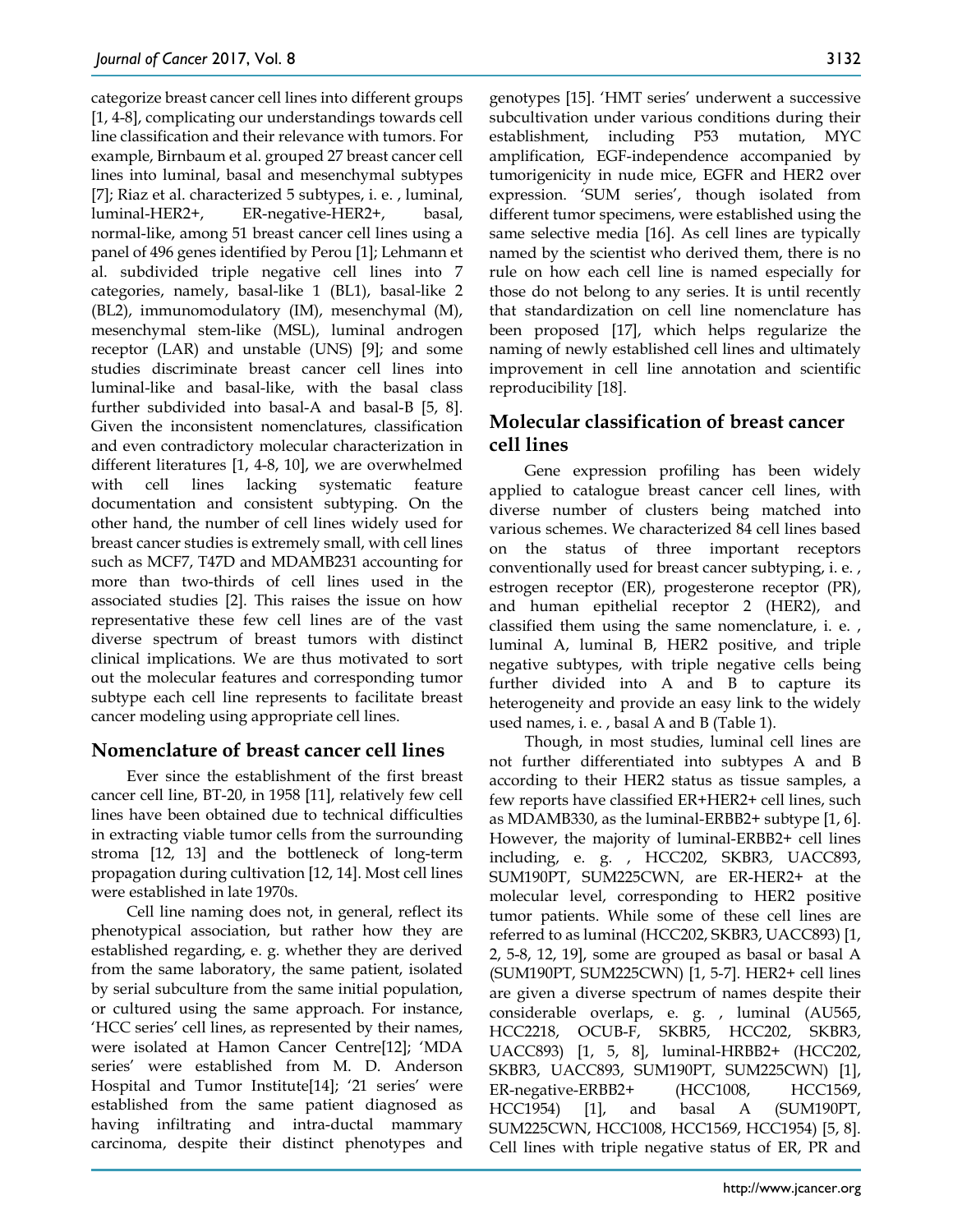HER2 are differentiated as basal A and basal B cell lines in most literatures, with basal A being more luminal-like and basal B more basal-like. For example, while MDAMB468 is classified as basal A in [5, 8], it is described as weakly luminal in [2]; Hs578T, MDAMB231 are grouped as basal B in [5, 8] but characterized as claudin-low in [20] or even mesenchymal-like in [2, 7]. We mapped the cell line subtyping nomenclatures from different literatures [1, 4, 5, 7, 21] to the most commonly used breast cancer classification structure (Figure 1), and summarized the molecular features and morphological characteristics of each subtype (Table 2) with details provided below.

**Table 1.** Categorization, molecular information and culture conditions of 84 breast cancer cell lines, and the clinical features of tumors where they derive.

| Cell lines        | ER             | PR                               | HER2                     | BRCA1<br>Mutation | Subtype                   | Series                      | <b>Basic Medium</b> | Tumor         | Source      | References           |
|-------------------|----------------|----------------------------------|--------------------------|-------------------|---------------------------|-----------------------------|---------------------|---------------|-------------|----------------------|
| <b>BT483</b>      | $+$            | $+/-$                            | $\overline{\phantom{a}}$ | WT                | LA                        | BT                          | <b>RPMI</b>         | $\rm{IDC}$    | L           | [1, 5, 6, 8, 10]     |
| CAMA1             | $\ddot{}$      | $+/-$                            | ÷,                       | WT                | LA                        | NA                          | <b>DMEM</b>         | $\mathbf{AC}$ | L           | [1, 5, 6, 10]        |
| EFM19             | $\ddot{}$      | $+$                              | ÷,                       | ND                | LA                        | <b>EFM</b>                  | <b>RPMI</b>         | IDC           | $\mathbf L$ | [8, 10]              |
| <b>HCC1428</b>    | $\ddot{}$      | $\ddot{}$                        | $\overline{\phantom{a}}$ | ND                | LA                        | HCC                         | <b>RPMI</b>         | AC            | L           | [5, 8]               |
| <b>HCC712</b>     | $\ddot{}$      | $+/-$                            |                          | ND                | LA                        | HCC                         | <b>RPMI</b>         | $\rm DC$      | $\mathbf L$ | [8]                  |
| IBEP2             | $\ddot{}$      |                                  | $\overline{\phantom{a}}$ | ND                | LA                        | NA                          | <b>DMEM</b>         | IDC           | L           | $[10]$               |
| KPL1              | $\ddot{}$      | $\overline{a}$                   | $\overline{\phantom{a}}$ | ND                | LA                        | NA                          | <b>RPMI</b>         | IDC           | L           | [10, 61]             |
| LY <sub>2</sub>   | $\ddot{}$      |                                  |                          | ND                | LA                        | NA                          | <b>DMEM</b>         | IDC           | $\mathbf L$ | $[5]$                |
| MCF7              | $\ddot{}$      | $\ddot{}$                        | ÷.                       | WT                | LA                        | MCF                         | RPMI, DMEM          | IDC           | L           | [1, 5, 6, 8, 10, 58] |
| MDAMB134          | $\ddot{}$      |                                  |                          | $\mbox{\sc ND}$   | LA                        | <b>MDA</b>                  | <b>RPMI</b>         | <b>IDC</b>    | $\mathbf L$ | [8]                  |
| MDAMB134VI        | $\ddot{}$      |                                  | $\overline{\phantom{a}}$ | WT                | LA                        | <b>MDA</b>                  | <b>DMEM</b>         | IDC           | $\mathbf L$ | [1, 5, 6, 10]        |
| MDAMB175          | $\ddot{}$      |                                  | L,                       | ND                | LA                        | <b>MDA</b>                  | <b>RPMI</b>         | IDC           | L           | [8]                  |
| MDAMB175VII       | $\ddot{}$      |                                  | L,                       | WT                | LA                        | <b>MDA</b>                  | <b>DMEM</b>         | IDC           | L           | [1, 5, 6, 10]        |
| MDAMB415          | $\ddot{}$      | $+/-$                            | $\overline{\phantom{a}}$ | WT                | LA                        | <b>MDA</b>                  | <b>DMEM</b>         | AC            | $\mathbf L$ | [5, 6, 10]           |
| T <sub>47</sub> D | $\ddot{}$      | $+$                              | $\overline{\phantom{a}}$ | WT                | LA                        | ΝA                          | <b>RPMI</b>         | IDC           | L           | [1, 5, 6, 8, 10]     |
| ZR751             | $\ddot{}$      | $+/-$                            | ÷,                       | WT                | LA                        | ZR75                        | <b>RPMI</b>         | $IDC$         | $\mathbf L$ | [1, 5, 6, 8, 10]     |
| ZR75B             | $\ddot{}$      | ä,                               | $\overline{a}$           | ND                | LA                        | ZR75                        | <b>RPMI</b>         | NA            | L           | $[5]$                |
| <b>BSMZ</b>       | $\ddot{}$      | $\ddot{}$                        | $\ddot{}$                | ND                | LB                        | NA                          | <b>RPMI</b>         | IDC           | L           | [10, 19]             |
| <b>BT474</b>      | $\ddot{}$      | $\ddot{}$                        | $\ddot{}$                | WT                | LB                        | ВT                          | <b>RPMI</b>         | IDC           | L           | [1, 5, 6, 8, 10]     |
| EFM192A           | $\ddot{}$      | $\ddot{}$                        | $\ddot{}$                | ND                | LB                        | EFM                         | <b>RPMI</b>         | AC            | L           | [8]                  |
| IBEP1             |                | $\ddot{}$                        | $\ddot{}$                | ND                | LB                        | <b>IBEP</b>                 | <b>DMEM</b>         | IDC           | L           | $[10]$               |
| IBEP3             | $\overline{a}$ | $\begin{array}{c} + \end{array}$ | $\ddot{}$                | ND                | LB                        | <b>IBEP</b>                 | <b>DMEM</b>         | IDC           | $\mathbf L$ | $[10]$               |
| MDAMB330          | $\ddot{}$      |                                  | $\ddot{}$                | WT                | LB                        | <b>MDA</b>                  | <b>RPMI</b>         | ILC           | L           | [1, 6, 10]           |
| MDAMB361          | $\ddot{}$      | $+/-$                            | $\ddot{}$                | WT                | LB                        | <b>MDA</b>                  | RPMI, DMEM          | AC            | $\mathbf L$ | [1, 5, 6, 8, 10]     |
| UACC812           | $\ddot{}$      | $+/-$                            | $\ddot{}$                | WT                | LB                        | <b>UACC</b>                 | RPMI, DMEM          | IDC           | L           | [1, 5, 6, 8, 10]     |
| ZR7527            | $\ddot{}$      | $\sim$                           | $\ddot{}$                | WT                | LB                        | ZR75                        | <b>RPMI</b>         | IDC           | L           | [60]                 |
| ZR7530            | $\ddot{}$      |                                  | $\ddot{}$                | WT                | LB                        | <b>ZR75</b>                 | <b>RPMI</b>         | <b>IDC</b>    | L           | [1, 5, 6, 8, 10]     |
| 21MT1             | $\overline{a}$ | $+/-$                            | $\ddot{}$                | ND                | H                         | 21                          | α-MEM/DFC1          | IDC           | $\mathbf L$ | $[15]$               |
| 21MT2             |                | $+/-$                            | $^{+}$                   | ND                | H                         | 21                          | α-MEM/DFC1          | IDC           | L           | $[15]$               |
| 21NT              | L,             | $+/-$                            | $\qquad \qquad +$        | ND                | H                         | 21                          | $\alpha$ -MEM/DFC1  | <b>IDC</b>    | L           | $[15]$               |
| 21PT              | $\overline{a}$ | $+/-$                            | $\ddot{}$                | ND                | H                         | 21                          | a-MEM/DFC1          | IDC           | L           | $[15]$               |
| AU565             |                | ÷.                               | $\ddot{}$                | WT                | H                         | NA                          | RPMI                | AC            | L           | [5, 10, 58]          |
| <b>HCC1008</b>    |                | ÷                                | $^{+}$                   | ND                | H                         | HCC                         | <b>RPMI</b>         | IDC           | $\mathbf L$ | $[12]$               |
| <b>HCC1569</b>    |                | $\sim$                           | $\ddot{}$                | WT                | H                         | HCC                         | <b>RPMI</b>         | MC            | L           | [1, 5, 8]            |
| <b>HCC1954</b>    |                |                                  | $\ddot{}$                | WT                | H                         | HCC                         | <b>RPMI</b>         | DC            | $\mathbf L$ | [1, 5, 8]            |
| <b>HCC202</b>     |                |                                  | $\ddot{}$                | WT                | H                         | HCC                         | <b>RPMI</b>         | DC            | $\mathbf L$ | [1, 5, 8]            |
| <b>HCC2218</b>    |                | $\sim$                           | $^{+}$                   | ND                | H                         | HCC                         | <b>RPMI</b>         | $\rm DC$      | $\mathbf L$ | [8]                  |
| HH315             |                |                                  | $\ddot{}$                | ND                | H                         | HH                          | <b>RPMI</b>         | $\mathsf C$   | $\mathbf L$ | [10, 59]             |
| HH375             |                | $\overline{a}$                   | $\ddot{}$                | ND                | H                         | HH                          | <b>RPMI</b>         | $\mathsf C$   | $\mathbf L$ | [10, 59]             |
| KPL-4             |                |                                  | $\ddot{}$                | WT                | H                         | KPL                         | <b>DMEM</b>         | IDC           | L           | [10, 62]             |
| MDAMB453          |                | $\overline{a}$                   | $\ddot{}$                | WT                | H                         | <b>MDA</b>                  | RPMI, DMEM          | AC            | $\mathbf L$ | [1, 5, 6, 8, 10]     |
| OCUB-F            |                | $\sim$                           | $\ddot{}$                | WT                | H                         | NA                          | <b>RPMI</b>         | NA            | L           | [1, 6]               |
| SKBR3             |                |                                  | $^{+}$                   | WT                | H                         | <b>SKBR</b>                 | RPMI, McCoys        | AC            | L           | [1, 5, 6, 8, 10]     |
| SKBR5             |                |                                  | $+$                      | WT                | $\boldsymbol{\mathrm{H}}$ | ${\rm SKBR}$                | RPMI                | AC            | L           | [1, 6]               |
| SUM190PT          |                |                                  | $\ddot{}$                | WT                | Н                         | <b>SUM</b>                  | Ham's F12           | Inf           | L           | [1, 5, 6, 8]         |
| SUM225CWN         |                |                                  | $^{+}$                   | WT                | Н                         | $\ensuremath{\mathrm{SUM}}$ | Ham's F12           | IDC           | L           | [1, 5, 6]            |
| UACC893           |                |                                  | $^{+}$                   | WT                | $\rm H$                   | <b>UACC</b>                 | RPMI                | IDC           | L           | [1, 6, 8, 10]        |
| <b>BT20</b>       |                |                                  | ÷,                       | WT                | <b>TNA</b>                | ВT                          | RPMI, DMEM          | IDC           | L           | [1, 5, 6, 8, 10]     |
| CAL148            |                |                                  |                          | WT                | <b>TNA</b>                | CAL                         | <b>DMEM</b>         | AC            | D           | $[71]$               |
| DU4475            |                |                                  | $\sim$                   | WT                | <b>TNA</b>                | NA                          | RPMI                | IDC           | D           | [1, 6, 10]           |
| EMG3              |                |                                  |                          | ND                | <b>TNA</b>                | NA                          | <b>DMEM</b>         | $IDC$         | L           | [25, 48, 57]         |
| <b>HCC1143</b>    |                |                                  | $\overline{\phantom{a}}$ | $\mbox{ND}$       | <b>TNA</b>                | HCC                         | RPMI                | DC            | $\mathbf L$ | [1, 5, 8]            |
| HCC1187           |                |                                  | L                        | ND                | TNA                       | HCC                         | RPMI                | DC            | L           | [5, 8]               |
| <b>HCC1599</b>    |                |                                  |                          | ND                | TNA                       | $\rm HCC$                   | <b>RPMI</b>         | DC            | L           | [8]                  |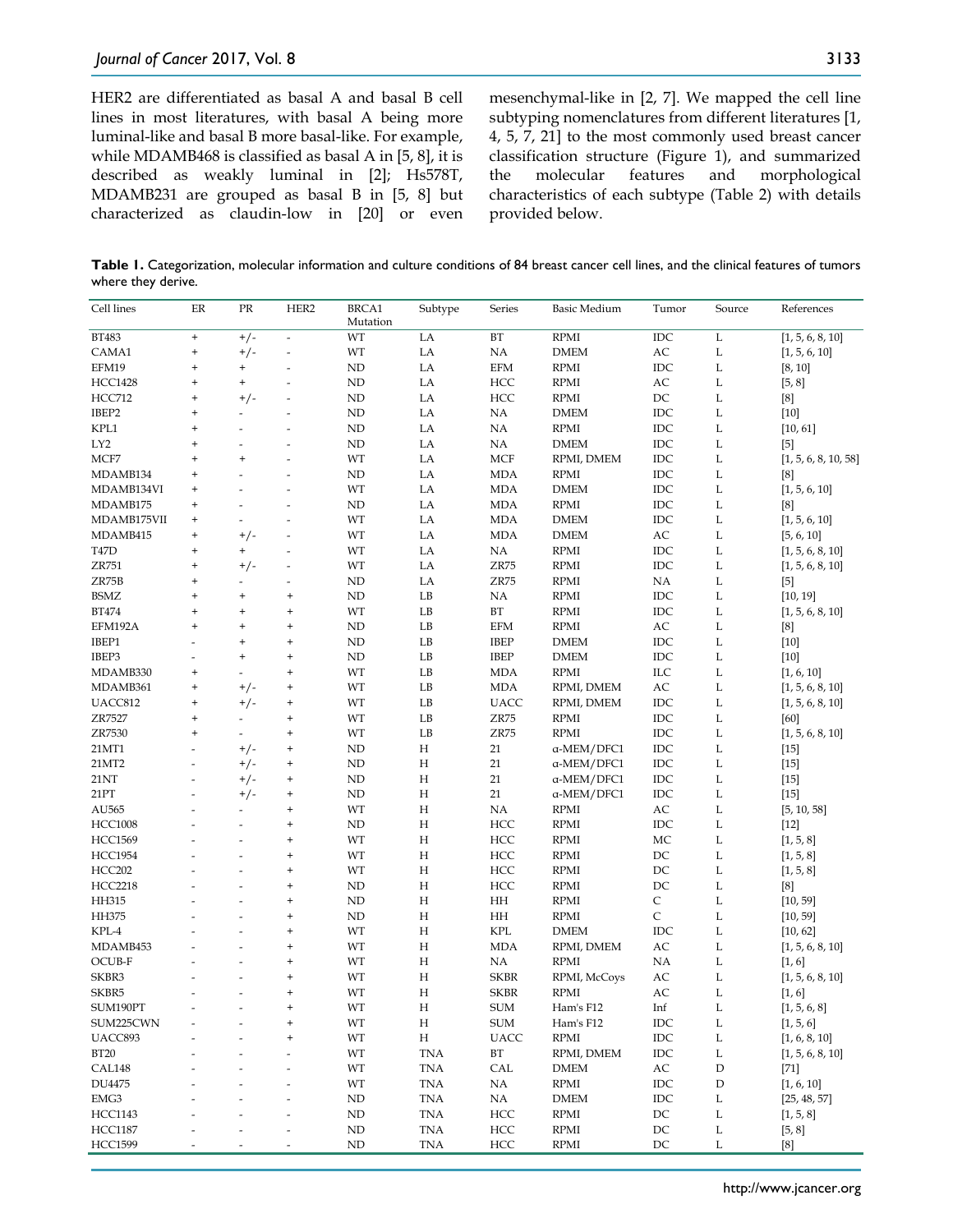| <b>HCC1806</b> |                          |                | <b>ND</b> | <b>TNA</b> | HCC                       | <b>RPMI</b> | SqC        | L           | [1, 8]           |
|----------------|--------------------------|----------------|-----------|------------|---------------------------|-------------|------------|-------------|------------------|
| <b>HCC1937</b> |                          |                | MU        | <b>TNA</b> | HCC                       | <b>RPMI</b> | DC         | L           | [1, 5, 6, 8]     |
| <b>HCC2157</b> |                          |                | <b>ND</b> | <b>TNA</b> | HCC                       | <b>RPMI</b> | DC         | L           | [5, 8]           |
| HCC3153        |                          |                | MU        | <b>TNA</b> | HCC                       | <b>RPMI</b> | DC         | L           | [5, 8]           |
| HCC70          |                          |                | <b>WT</b> | <b>TNA</b> | HCC                       | <b>RPMI</b> | DC         | L           | [1, 5, 8]        |
| <b>HMT3522</b> |                          | $\overline{a}$ | WT        | <b>TNA</b> | <b>HMT</b>                | DMEM, F12   | B          | L           | $[49]$           |
| KPL-3C         |                          |                | <b>ND</b> | <b>TNA</b> | $\ensuremath{\text{KPL}}$ | <b>RPMI</b> | <b>IDC</b> | D           | [10, 36]         |
| <b>MA11</b>    |                          |                | <b>ND</b> | <b>TNA</b> | NA                        | <b>DMEM</b> | <b>ILC</b> | $\mathbf D$ | [10, 37, 63]     |
| MDAMB435       |                          |                | WT        | <b>TNA</b> | <b>MDA</b>                | <b>DMEM</b> | AC         | L           | [1, 5, 6, 10]    |
| MDAMB436       |                          |                | MU        | <b>TNA</b> | <b>MDA</b>                | RPMI, L15   | AC         | L           | [1, 5, 6, 8, 10] |
| MDAMB468       |                          |                | WT        | <b>TNA</b> | <b>MDA</b>                | RPMI, L15   | AC         | L           | [1, 5, 6, 8, 10] |
| <b>MFM223</b>  |                          |                | WT        | <b>TNA</b> | NA                        | <b>MEM</b>  | C          | D           | $[71]$           |
| SUM185PE       |                          |                | WT        | <b>TNA</b> | <b>SUM</b>                | Ham's F12   | DC         | L           | [1, 5, 6]        |
| SUM229PE       |                          |                | WT        | <b>TNA</b> | <b>SUM</b>                | <b>RPMI</b> | DC         | L           | [1, 6]           |
| <b>BT549</b>   |                          |                | WT        | <b>TNB</b> | BT                        | <b>RPMI</b> | <b>IDC</b> | L           | [1, 5, 6, 8, 10] |
| <b>CAL120</b>  |                          |                | WT        | <b>TNB</b> | CAL                       | <b>DMEM</b> | AC         | D           | $[71]$           |
| CAL51          |                          |                | <b>WT</b> | <b>TNB</b> | CAL                       | <b>DMEM</b> | AC         | D           | $[71]$           |
| <b>CAL851</b>  |                          |                | <b>WT</b> | <b>TNB</b> | CAL                       | <b>DMEM</b> | AC         | D           | $[71]$           |
| <b>HCC1395</b> |                          |                | <b>ND</b> | <b>TNB</b> | HCC                       | <b>RPMI</b> | DC         | L           | [1, 8]           |
| <b>HCC1739</b> |                          |                | <b>ND</b> | <b>TNB</b> | HCC                       | <b>RPMI</b> | DC         | D           | $[12]$           |
| HCC38          |                          |                | <b>ND</b> | <b>TNB</b> | HCC                       | <b>RPMI</b> | DC         | L           | [1, 5, 8]        |
| HDQ-P1         |                          |                | MU        | <b>TNB</b> | NA                        | <b>DMEM</b> | <b>IDC</b> | D           | $[71]$           |
| <b>Hs578T</b>  |                          |                | WT        | <b>TNB</b> | NA                        | RPMI, DMEM  | IDC        | L           | [1, 5, 6, 8, 10] |
| MDAMB157       |                          |                | WT        | <b>TNB</b> | <b>MDA</b>                | RPMI, DMEM  | MC         | L           | [1, 5, 6, 8, 10] |
| MDAMB231       |                          |                | WT        | <b>TNB</b> | <b>MDA</b>                | RPMI, DMEM  | AC         | Г           | [1, 5, 6, 8, 10] |
| SKBR7          |                          |                | WT        | <b>TNB</b> | <b>SKBR</b>               | <b>RPMI</b> | AC         | L           | [1, 6]           |
| SUM102PT       |                          |                | <b>WT</b> | <b>TNB</b> | <b>SUM</b>                | Ham's F12   | <b>IDC</b> | L           | [1, 6, 8]        |
| SUM1315M02     |                          |                | MU        | <b>TNB</b> | <b>SUM</b>                | Ham's F12   | <b>IDC</b> | L           | [1, 5, 6]        |
| SUM149PT       |                          |                | MU        | <b>TNB</b> | <b>SUM</b>                | Ham's F12   | InfDC      | L           | [1, 5, 6, 8]     |
| SUM159PT       | $\overline{\phantom{a}}$ |                | <b>WT</b> | <b>TNB</b> | <b>SUM</b>                | Ham's F12   | AnC        | L           | [1, 5, 6]        |

The status on ER, PR and HER2 are the primary features used for breast cancer cell line subtyping [1, 5, 6, 8, 10, 12, 15, 19, 25, 36, 37, 48, 49, 57-63]. BRCA1 mutation status is annotated for the ease of sporadic core basal tumor modeling, where MU represents cell lines with 'BRCA1 mutation', WT means 'wild type', and ND is short for 'not decided' [4, 6, 64, 65]. We categorize these cell lines into luminal A (LA), luminal B (LB), HER2 positive (H), Triple negative A (TNA) and Triple negative B (TNB), according to literature available subtyping suggestions (L) or derived information from the original article where they are established (D). Such information are provided in the 'Subtype' and 'Source' columns, respectively, with references listed in column 'References'. The 'Series' column shows which cell line series each cell line comes from which are conventionally given by the establisher and represents, e.g., the place where the cell line is created [12, 14, 15, 49, 60, 66-70]. 'Basic Medium' shows the common or suggested medium for the cultivation of each cell line, which may need the addition of other elements and does not eliminate the feasibility of other medium [1, 5, 8, 15, 66]. The 'Tumor' column shows the clinical property of the tumor where the cell lines are derived, with the following symbolic representations, i. e. , AC is 'adenocarcinoma', AnC is 'anaplastic carcinoma', B is 'benign tumor', C is 'carcinoma', CS is 'carcinosarcoma', DC is 'ductal carcinoma', IDC is 'invasive ductal carcinoma', ILC is 'invasive lobular carcinoma', InfC is 'inflammatory carcinoma', InfDC is 'inflammatory ductal carcinoma', MC is 'medullary carcinoma', SqC is 'squamous carcinoma', and NA means such information is not available [5, 8, 10, 15].



**Figure 1. Comparison of the current subtyping schemes between breast cancer cell lines and tumors**. According to the status of ER, PR, HER2, breast cancer is classified as luminal A, luminal B, HER2 positive, and triple negative, where triple negative tumors can be further differentiated into at least basal, claudin-low, MBC (metaplastic breast cancer) and interferon-rich. The current literatures, in general, do not differentiate luminal cell lines; HER2 positive cell lines are diffused into luminal B and triple negative cells, and named luminal-HER2+ and ER-negative-HER2+, respectively; and triple negative cells are called the 'Basal' subtype, with basal A and basal B being further differentiated to represent the basal tumors and claudin-low and/or MBC tumors, respectively. The morphological features of the subtypes in tumors and cell lines accord well, with luminal tumors having better prognosis and luminal cell lines less aggressive than that in triple negative tumors and cell lines.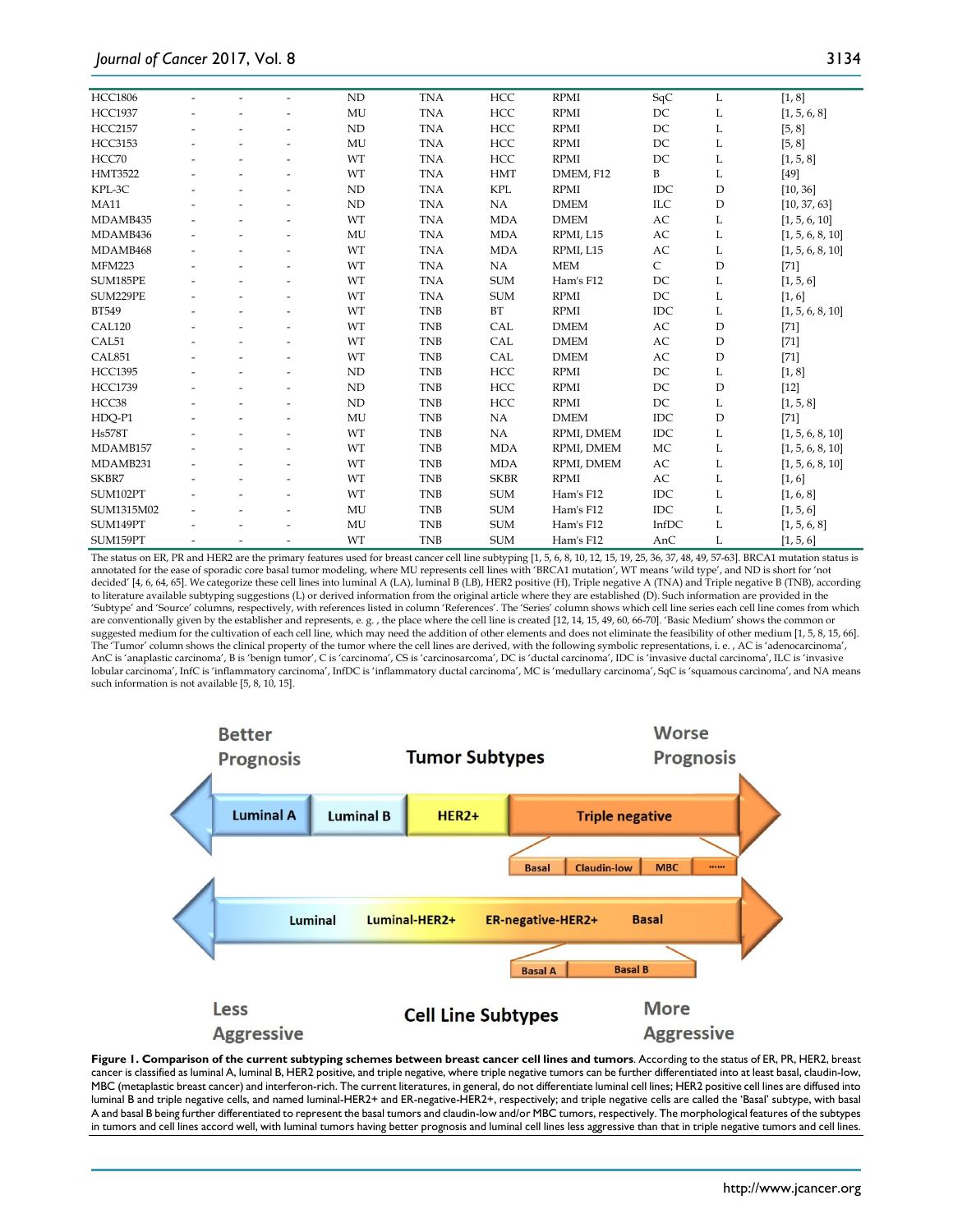**Table 2.** Molecular and morphological features of breast cancer cell line subtypes. The panels of mRNAs, miRNAs, and protein markers used for the identification of each breast cancer cell line subtype, as well as their morphological differences are summarized. In triple negative cell lines, the markers shared between sublines A and B are presented separately in the mRNA and protein columns. The literatures where such information is derived are provided right after.

| Cell line subtype                 |                                      | mRNA                                    |                                                                                                                                                                                                     | $m$ iRNA $[1]$                                                                                                                      | Protein                                  |                                         | Morphology                                                                                                   |
|-----------------------------------|--------------------------------------|-----------------------------------------|-----------------------------------------------------------------------------------------------------------------------------------------------------------------------------------------------------|-------------------------------------------------------------------------------------------------------------------------------------|------------------------------------------|-----------------------------------------|--------------------------------------------------------------------------------------------------------------|
| Luminal                           |                                      |                                         | ER, GATA3, KRT19/KRT8/KRT18, XBP1, PBX1, ZNF278,<br>SPDEF, CRABP2, MUC1, FOXA1, MYB, RET, EGR3, TFF1,<br>HER3, TOB1, TFF3[1, 5, 7, 8]                                                               | hsa-miR-501-5p<br>hsa-miR-202<br>hsa-miR-760<br>$hsa$ -mi $R$ -626                                                                  | ER, GATA3, KRT19 <sup>[7]</sup>          |                                         | More differentiated;<br>tight cell-cell junctions [5]                                                        |
| HER2 positive                     |                                      | HER2, GRB7, PERLD1, STARD3, C17ORF37[7] |                                                                                                                                                                                                     | hsa-let-7b<br>$hsa$ -mi $R$ -640<br>$hsa$ -mi $R-200c$<br>hsa-miR-378<br>hsa-miR-141<br>hsa-miR-196a<br>hsa-miR-29c<br>hsa-miR-18a* | HER <sub>2</sub>                         |                                         | Breakdown of cell-cell<br>junctions [10]                                                                     |
| Triple<br>negative                | Triple<br>negative<br>A<br>(Basal A) | EGFR<br>CAV1/2<br><b>MSN</b><br>81      | KRT4/5/6A/6B/13/14/15/16/17, ITGA6,<br>ITGB4/6, LAMB3, LAMC2, TRIM29, S100A2,<br>SLPI, LYN, ANXA8, COL17A1, BNC1, MET,<br>ETS1 [5, 7, CD133, GABRK, VTCN1, BST2, FABP7,<br>CD10/14/58/59, [1, 7, 8] | hsa-miR-492<br>hsa-miR-26b<br>hsa-miR-617<br>hsa-miR-155                                                                            | EGFR<br>CAV1/2<br><b>MSN</b><br>ETS1 [7] | <b>KRT5/6</b><br>CD10<br><b>MET</b> [7] | Core basal-like                                                                                              |
| Triple<br>negative B<br>(Basal B) |                                      |                                         | VIM, SPARC, FN1, FBN1, HAS2, PRG1,<br>COL3A1, COL6A1/2/3, COL8A1, MMP2/14,<br>TIMP1, CTSC, PLAU, PLAUR, AXL, PLAT,<br>CD24(-), CD44, TGFBR2, SERPINE1/2, TGFB1[5,<br>[7, 8]                         | hsa-miR-22<br>hsa-miR-532-3p<br>hsa-miR-125b<br>hsa-miR-501-5p<br>hsa-miR-155*                                                      |                                          | CD44 [7]                                | Least differentiated and most<br>stemness; more<br>mesenchymal-like<br>appearance and highly<br>invasive [5] |

# **Luminal breast cancer cell lines**

Luminal breast cancer cell lines are characterized by positive ER and/or PR expression, despite the existence of a few exceptional cases, such as IBEP-1 and IBEP-3 [22], where PR positivity drives their luminal phenotype. This type of cell lines exhibits high expression of a panel of luminal feature associated genes/proteins including, e.g., ESR1 (ERα or ER), luminal keratins (KRT8/18/19), and transcription factors such as GATA3 and FOXA1. A systematic study on miRNA expression profiling has unveiled distinctive over-expression of has-miR-501-5p, has-miR-202, has-miR-760 and has-miR-626 in luminal cell lines [1]. Luminal cell lines are comparably more differentiated and have less propensity for migration due to tight cell-cell junctions, consistent with that at the tumor level.

Though the majority of the studies do not further stratify luminal cell lines into luminal A and B subtypes according to their HER2 status, we embrace such a differentiation not only for the sake of achieving consistent categorization with tumor subtyping to facilitate easy tumor modelling but also satisfying the requirement of drug response assays hinging on ER and HER2 status. For example, a study using BT474 (ER+HER2+) has revealed the synergistic advantage of tamoxifen and Herceptin in the treatment of breast tumors [23], and MCF7 (ER-HER2) has been conventionally used for testing tamoxifen-induced cell response [24]. Luminal B cell lines are, in principle, more invasive and consequently more aggressive than luminal A cells, as HER2 over-expression is shown to be associated with ER down-regulation [2]. Thus, luminal B cells participate in the phenotype attenuation of luminal A cells, and could be more appropriately described as weakly luminal [2]. Lots of information for luminal B tumors has been successfully deciphered using cell lines of this subtype with translational potential at clinics [25-28]. For example, the expression of quiescin-sulfhydryl oxidase 1 is reported to be associated with a poor prognosis in luminal B tumors using a ER+HER2+ cell line, BT474 [29], suggesting the usefulness and importance of separating luminal B cell lines from the luminal subtype.

# **HER2 positive breast cancer cell lines**

HER2 positive cell lines, as featured by ER negativity and HER2 positivity, share the same over-represented genomic profile on chromosomal region 17q12 encompassing genes including HER2, GRB7, PERLD1, STARD3 and C17ORF37 [30]. Micro RNAs including has-let-7b, has-miR-640, has-miR-200c, has-miR-378, has-miR-141, has-miR-196a, has-miR-29c and has-miR-18a\* are overtly expressed in these cell lines [1].

HER2 positive cell lines bridge the gap between luminal and basal cell lines, and are heterogeneous encompassing both luminal and basal features. They are grouped as luminal-ERBB2+ and ER-negative-ERBB2+ in [1] according to the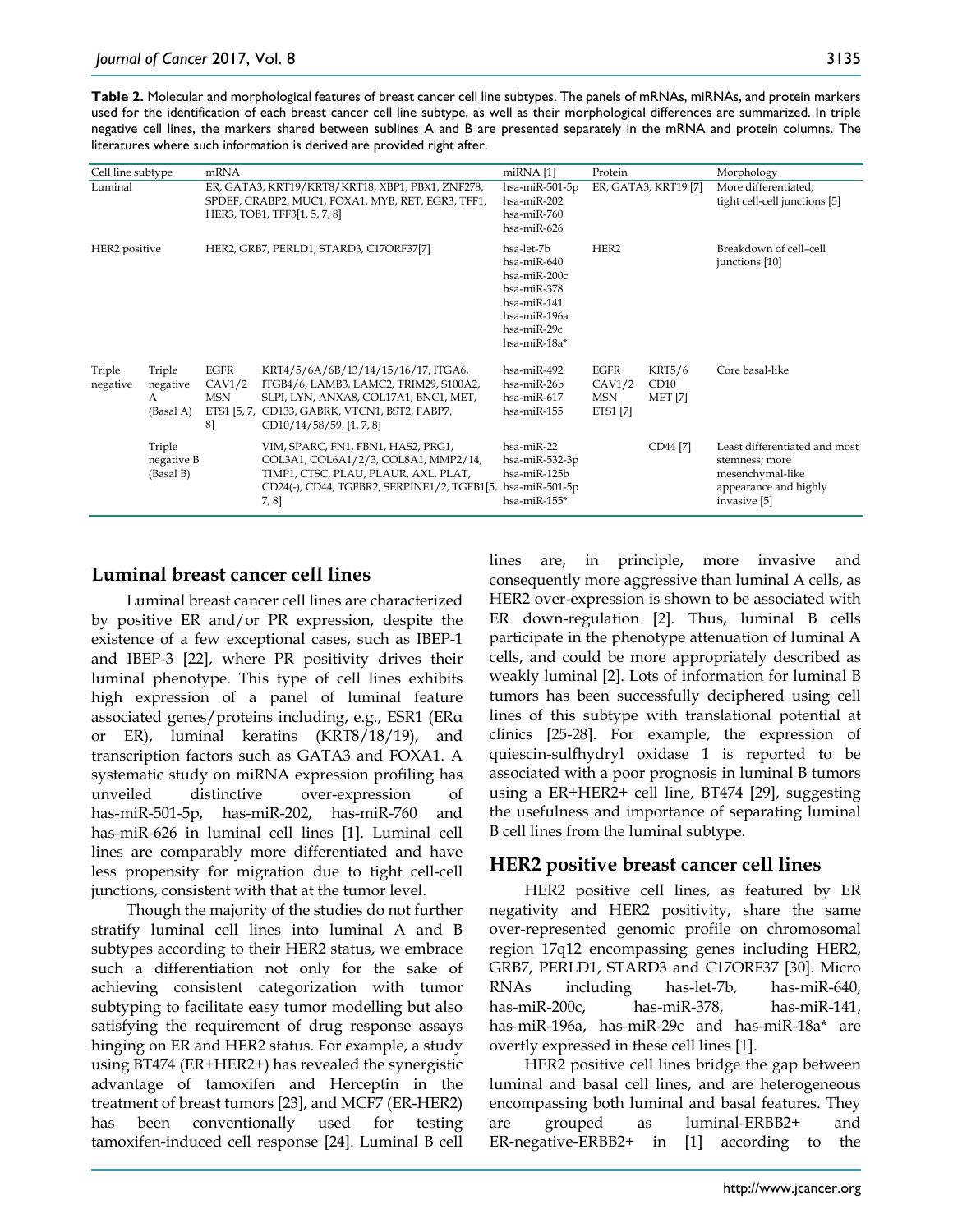expression of luminal and basal markers besides ER and HER2 expression. Consistent with their molecular features, cells of this subtype are more aggressive with respect to cell migration as compared with luminal cells, since HER2 over-expression is associated with the breakdown of cell–cell junctions [2]; and more responsive to certain drugs and is an excellent model for the examination of Herceptin response, as a significant correlation is revealed between the molecular signature and biological response by Pearson's correlation test [5]. Proteins whose expression are strongly correlated with such a drug response include increased levels of ESR1, MAPK1/3, MEK, TYK2, FASN, and GRB7, which are mostly associated with cell proliferation, and up-regulated expression of SFN, CAV2, GRB2, RB1 and FLNA indicates a drug resistance [5]. Thus, by studying cell lines over-represented by HER2 expression, MAPK signaling is shown to predict Herceptin response, and mTOR pathway, Toll-like receptor pathway, N-glycan biosynthesis as well as inositol-phosphate signaling are associated with Herceptin resistance [5].

## **Triple negative breast cancer cell lines**

Triple negative cell lines, as represented by the name, are featured by low or no expression of all three markers, i.e., ER-PR-HER2-. It is the most heterogeneous among all subtypes and referred to as basal A and basal B cell lines in many literatures. Triple negative A (basal A) lines are called basal-like as they are enriched with basal markers including cytokeratins (KRT4/5/6A/6B/13/14/15/16/17), integrins (ITGA6, ITGB4/6), LAMB3, LAMC2, TRIM29, S100A2, SLPI, ANXA8, COL17A1, BNC1, CD10/14/58/59, MET, LYN, CD133, GABRK, VTCN1, BST2, FABP7 [1, 7, 8], and resemble the core basal tumor subtype. Triple negative B (basal B) lines, designated the mesenchymal cluster or normal-like/claudin-low, over-express genes associated with tumor invasive and aggressive features such as VIM, MSN, PLAT, TGFB1, TGFBR2, AXL, COL3A1, COL6A1/2/3, COL8A1, MMP2/14, TIMP1, CTSC, PLAU, PLAUR, SERPINE1/2, SPARC, FN1, FBN1, HAS2, PRG1 [5, 7, 8]; and cancer stemness such as CD44(+) and CD24(-) [5]. Collagens (COL3A1, COL6A1/2/3, COL8A1), proteases (MMP2/14, TIMP1, CTSC, PLAU, PLAUR, SERPINE1/2, PLAT), and proteins stabilizing cytoskeletal interactions (VIM, MSN) are important players for extracellular matrix remodelling required for cell migration, and signalling factors (TGFB1, TGFBR2, AXL) are crucial in mediating such aggressive morphology. A selected panel of proteins (EGFR, CAV1/2, MSN, ETS1) are used for triple negative cell line characterization at the

translational level as a whole, which characterize triple negative A cells when combined with basal keratins (KRT5/6), CD10, and MET, and identify triple negative B cells when jointly assessed with the stemness marker CD44 [7]. Distinct microRNAs are detected for triple negative A and B cells. In particular, hsa-miR-492, has-miR-26b, has-miR-617, has-miT-155 are overtly expressed in the triple negative A subtype, and hsa-miR-22, hsa-532-3p, hsa-miR-125b, hsa-miR-501-5p, hsa-miR-155\* pop up in the triple negative B subtype [23]. Interestingly, hsa-miR-155 (triple negative A) and hsa-miR-155\* (triple negative B) are derived from the same precursor, but show an opposing expression pattern in these two triple negative subtypes [1]. Phenotypically, triple negative A cells, as a comparatively more differentiated subtype within triple negative cell lines, may have either luminal-like or basal-like morphologies, whereas triple negative B cells has a more mesenchymal-like appearance and are more likely invasive. Thereby, triple negative A lines mostly resemble the core basal tumor subtype as featured by basal markers, and triple negative B cells could be used for claudin-low or metaplastic breast cancer modelling given their enrichment in epithelial mesenchymal transition (EMT) and stem-cell markers [31].

BRCA1 encodes a protein forming the Rap80/Abraxas/Brca1/Brcc36 complex in response to DNA damage [32]. Mutation of this gene predisposes hereditary breast cancer, which also resembles sporadic core basal tumors [33-35]. Triple negative A lines are characterized by BRCA1 signatures [8], with most of the currently available BRCA1 mutated commercial breast cancer cell lines (HCC1937, MDAMB436, SUM149PT, HCC3153) belonging to this subtype except for SUM1315MO2 (Table 1).

There are ten triple negative cell lines, DU4475, KPL-3C, MA11, HCC1739, CAL148, MFM223, CAL120, CAL51, CAL851, HDQ-P1, lacking direct information for further discrimination. We infer DU4475, KPL-3C, MA11, CAL148, MFM223 as triple negative A, and the rest as triple negative B based on the relevant literatures [5, 6, 12, 20, 36, 37, 39-41]. DU4475 cells carry a mutation in the gene MAP2K4 whose alteration is characteristic of luminal features [6], agreeing with the fact that triple negative A cells may have either luminal-like or basal-like morphologies [5]. Immunohistochemical studies reveal the expression of keratins but not vimentin in KPL-3C [36], fulfilling our classification criteria of triple negative A cells (Table 2). MA11 is characterized by MUC1 secretion [37], whose expression occurs at a high frequency in early stage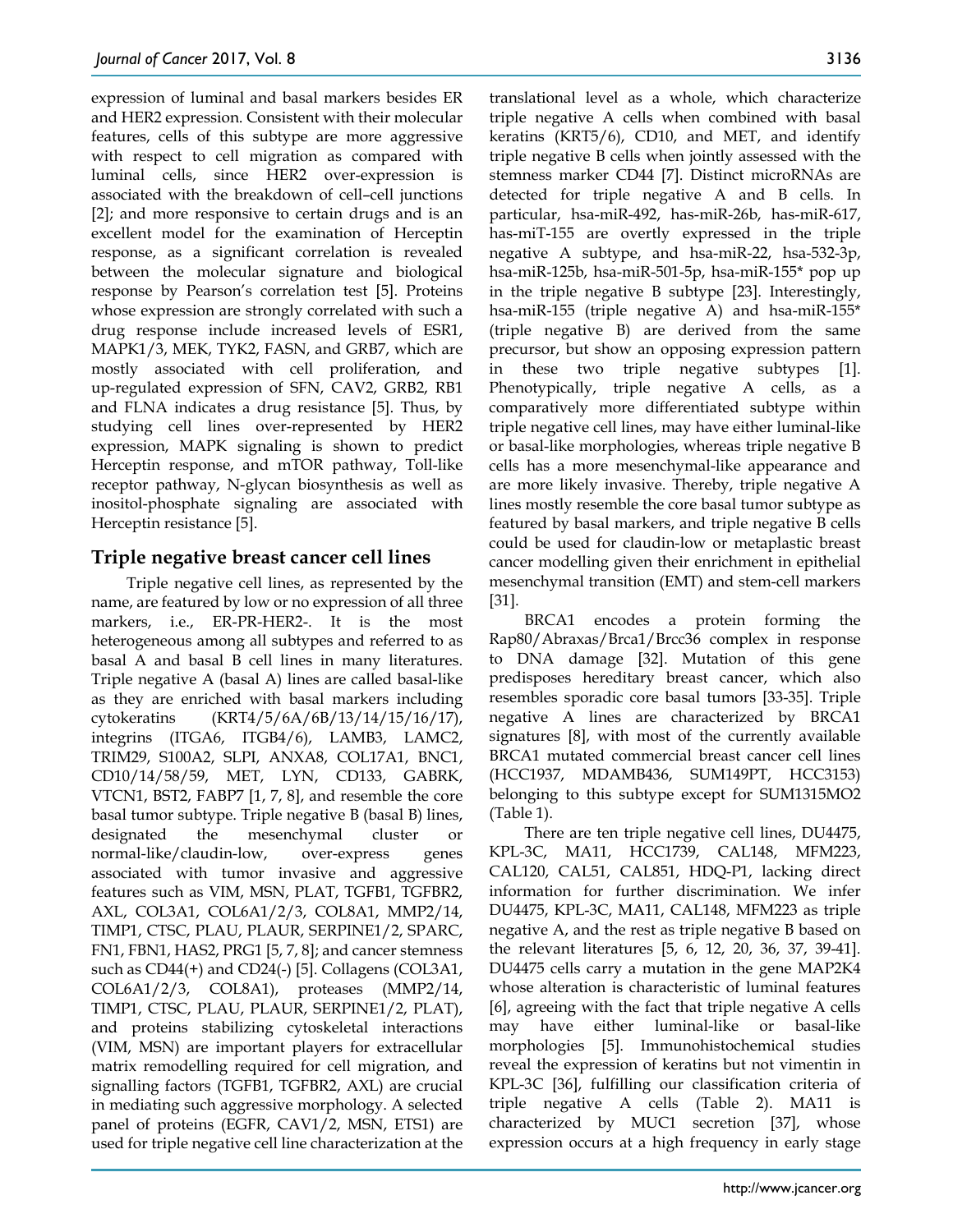basal A triple negative breast cancer [20]. CAL148 and MFM223 are classified as the triple negative A cell line given their negative expression on vimentin [39]. CC1739 is a poorly differentiated cell line [12], satisfying the stemness feature of triple negative B cells. CAL120, CAL51 [40], CAL851 and HDQ-P1 [41] are positive on vimentin expression, falling into the triple negative B group. Our categorization of these cell lines is in agreement with other studies where different classification schemes were used. For example, Lehmann et al. categorized CAL148 and MFM223 to the LAR subtype which are heavily enriched with hormonally regulated pathways [9], suggesting their close relationship with hormone responsive cell lines and corroborating our classification of them as triple negative A than triple negative B cells.

### **Breast cancer cell lines are feasible models of breast cancer**

The occurrence of DNA alterations was higher in breast cancer cell lines than in tumors. On average, alterations in cell lines are about two-fold more frequent than those in tumors [2, 21]. This might be because that breast cancer cell lines are mostly originated from invasive high-grade tumors, which are more easily to accumulate genomic aberrations during *in vitro* cultivation. Breast cancer cell lines may exhibit DNA alterations not detected in tumors, which may result from the sequential cultivation or reflect low frequency alteration in tumors that is hard to observe. Such newly gained mutations may cause phenotypical changes to cells. For example, MCF7 cell lines with variable sensitivities to tamoxifen are reported [42]. However, CGH analyses suggest that breast cancer cell lines are representative of tumors with regard to major DNA alterations [21]. A comprehensive study comparing the HCC series of cell lines with their original tumors reveals that almost all aberrations (except one) presented in a tumor also occur in the corresponding cell line [43]. This has been confirmed by another study comparing allelic losses at 18 chromosomal regions frequently deleted in breast tumors using 51 polymorphic micro-satellite markers [20]. Also, it seems that DNA alterations affecting specific genes under our interest remain highly consistent between cell lines and tissues. For example, a 75% concordance was seen on the mutation status in exons 5 to 10 of TP53 gene [44]. Point mutations identified in tumors were often found in at least one or some cell lines and vice versa [2]. At the chromosomal level, breast cancer cell lines, though, have a higher copy number changes, share a similar pattern regarding gains and losses with tumors [2, 21].

Epigenetic alterations are heritable modifications of gene expression that do not involve mutation, which are similar between breast cancer cell lines and tumors. A study has revealed that the CpG island methylation pattern is very close between cell lines and tumors. In their study, most of the genes harboring CpG island hypermethylation in the promoter region are present in both breast cancer cell lines and tumors such as ER, PR, HIC1, APC, ARHI, ASC, BRCA1, CCND2, CDH1, CDH13, CDKN2A, FABP3, FHIT, GIB2, GPC3, GSTP1, HOXA5, HSHIN1, KLK10, NME1, PRDM2, PRKCDBP, RARB, RASSF1, SFN, SYK, TFF1, TIMP3 and WT1 [45]; and quite a few cases show inconsistency between cell lines and tumors, e. g. , IL6, GSN, PLAU, PRSS8, SLC19A1, SNCG are hypermethylated in tumors but not in cell lines and the hypermethylation of PLAGL1, TGFB3 is observed in cell lines but not tumors [45].

At the molecular level, discriminative markers and associated phenotypic traits observed in breast cancer cell lines are also frequently discriminative features in tumors. Genes correlated to the ER+ or ERphenotype in breast cancer cell lines are positively or negatively correlated to ER expression in tumors. The mRNA variants of ER containing precise truncations in various exons have been identified in both cell lines and tumors [46].

## **Breast cancer cell lines are crude models of breast cancer**

Despite the considerable roles played by breast cancer cell lines in deciphering the mechanisms underlying tumor initiation and evolution, cell lines are still viewed as crude models of tumors and could not capture all tumor features and heterogeneity.

The clonal population comprising of any single cell line could not well capture the heterogeneity of breast tumors at the intra-tumoral level. Carcinogenesis is a sequential process through many clinical and pathological stages including a typical hyperproliferation, local invasion, invasive carcinomas and ultimately metastatic disease, and is believed to be accompanied with a sequential acquisition of various genetic and epigenetic alterations in a single cell followed by clonal selection and expansion. The establishment of cell lines, on the other hand, may eliminate some types of tumor cells initially present in the tissue samples under the environmental stress created by the cultivation condition. For instance, cells unable to grow properly on plastic or need specific factors secreted by tumor microenvironment may be eliminated during the cultivation process. Thereby, how well a permanent breast cancer cell line could model the tumor intra-heterogeneity becomes a questionable issue.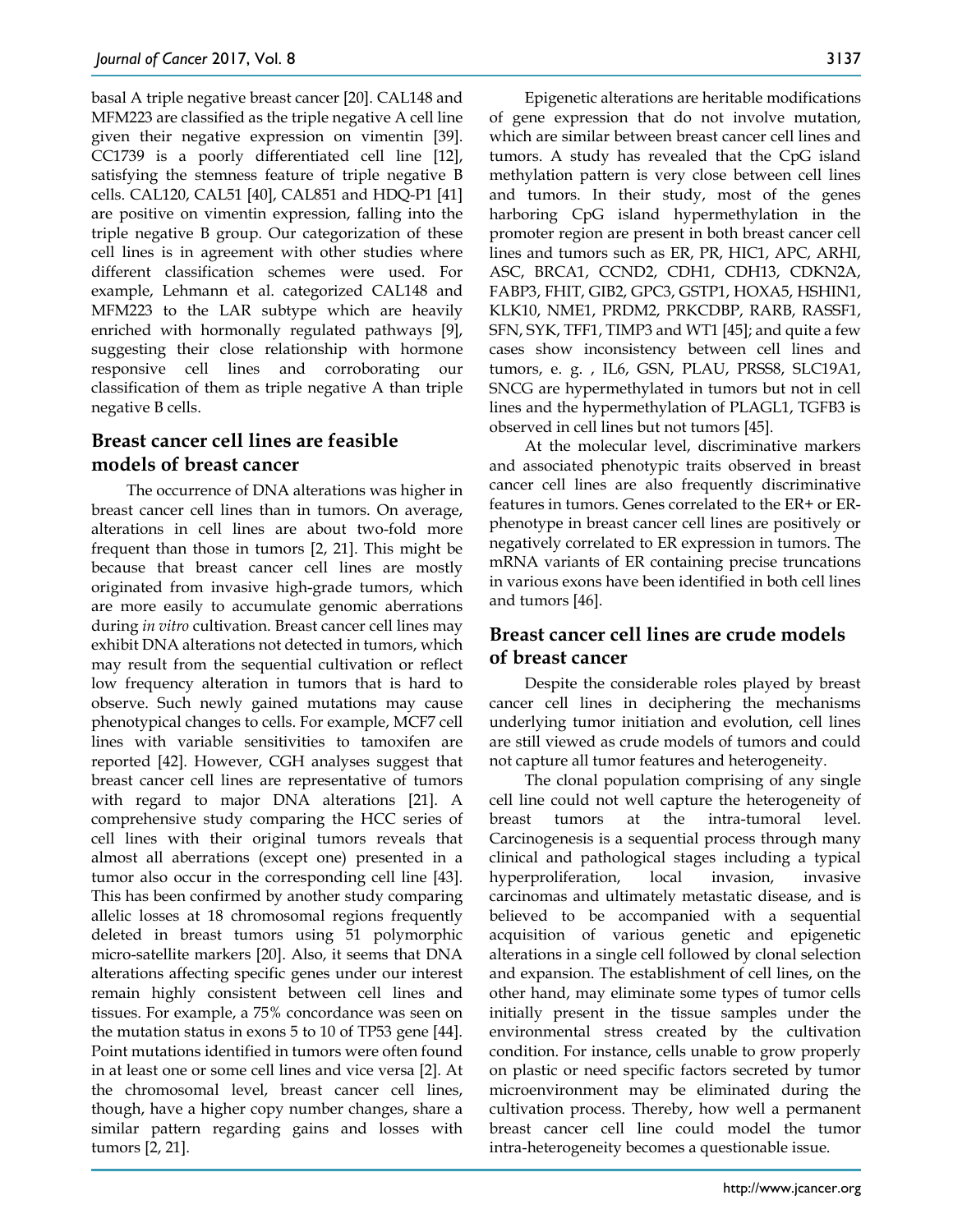Success in long-term propagation has been a limiting factor during the establishment of breast cancer cell lines, resulting in less commercially available cell lines than needed to cover the inter-tumoral cancer heterogeneity. Take triple negative breast cancer as an example, it encompasses at least four subtypes, i.e., core basal, claudin-low, metaplastic breast cancer, and interferon-rich, each with distinct molecular features and clinical associations. However, we only have triple negative A and B cell lines. While type A may be well representative of the core basal tumor subtype, and type B is useful for the modelling of claudin-low and/or metaplastic subtype (further differentiation among type B lines is needed), we are left with no suitable cell line for interferon-rich tumor modelling according to their molecular features. Also and importantly, very few breast cancer cell lines (e. g. , MCF7, T-47D, MDAMB231), despite the total number of established ones, have been frequently used for research purpose for the sake of, e. g. , cultivation easiness, rendering the transportability of results obtained from such limited number of cell lines to the evolving tumors even more questionable.

Given the technical difficulties of extracting viable tumor cells from their surrounding stroma, most breast cancer cell lines are originated from invasive carcinoma (Table 1), raising the questions as to how they are representative of the primary tumors. Also, we could not exclude the possibility that certain breast cancer cell line, either from origin or due to cultivative selection, are not representative of breast cancer cell at all. For example, MDAMB435, previously identified as a breast cancer cell line, has been suggested as being originated from an occult melanoma [47].

Also important is how much tumor microenvironment affects cell signaling, and how much these changes alter cell molecular features and affect the experimental results. A study examining the influences of fibroblasts on cell line morphological changes using EMG3 reveals that fibroblasts could stimulate the expression of luminal keratins in basal cells and/or basal keratins in luminal cells [48]. Also reported is that cells developed in an environment with high/low EGFR activity tend to become ER negative/positive [49], suggestive of the selective power imposed by microenvironment on cells. This makes experiments convolving tumor microenvironment difficult to be modeled using cell lines.

Another concern regarding the usage of breast cancer cell lines in tumor modelling is that the same cell line, once cultured in different labs and/or under different conditions, may evolve into distinct populations. We do observe different categorizations of the same cell line into distinct groups according to their varied molecular or morphological descriptions annotated by different laboratories. Take the status of ER and HER2 for instance, HCC1007 is ER+HER2+ in [5], ER+HER2+ in [8], and ER-HER2+ in [12]; HCC1419 is ER+HER2+ in [1] but ER-HER2+ in [8, 12]; HCC1500 is ER+HER2- in [1, 8, 12] and ER-HER2 in [5]; HCC2185 is ER-HER2- in [5, 8] and ER-HER2+ in [12]; SUM52PE and SUM44PE are ER+HER2+ in [8] but ER+HER2- in [1, 5, 6]; EVSA-T is ER-HER2+ in [6] but ER-HER2- in [1]; and MPE600 is ER+HER2- in [5] but ER+HER2+ in [1, 6] (Table 3).

This renders not only studies hinging on cell lines difficult to be compared with but also our understandings towards these cell lines complicated and confusing at the first hand.

**Table 3.** Eight breast cancer cell lines with inconsistent annotations on the status of primary markers.

| <b>Cell lines</b> | ER        | PR    | HER2 | Subtype    | Reference  |
|-------------------|-----------|-------|------|------------|------------|
| <b>HCC1007</b>    | $+$       |       |      | LA         | $[5]$      |
| <b>HCC1007</b>    | $+$       |       | $+$  | LB         | [8]        |
| <b>HCC1007</b>    |           |       | $+$  | Н          | [12]       |
| <b>HCC1419</b>    | $+$       |       | $+$  | LB         | $[1]$      |
| <b>HCC1419</b>    | -         |       | $+$  | Н          | [8, 12]    |
| <b>HCC1500</b>    | $+$       | $+$   | -    | LA         | [1, 8, 12] |
| <b>HCC1500</b>    | -         |       | -    | <b>TNB</b> | $[5]$      |
| <b>HCC2185</b>    |           |       |      | TNA        | [5, 8]     |
| <b>HCC2185</b>    |           |       | $+$  | Н          | $[12]$     |
| SUM52PE           | $+$       |       | $+$  | LB         | [8]        |
| SUM52PE           | $+$       |       | ٠    | LA         | [1, 5, 6]  |
| SUM44PE           | $\ddot{}$ | $+$   | $+$  | LB         | [8]        |
| SUM44PE           | $+$       | $+/-$ |      | LA         | [1, 5, 6]  |
| EVSA-T            |           |       | $+$  | Н          | [6]        |
| EVSA-T            |           | $+$   |      | LA         | $[1]$      |
| <b>MPE600</b>     | $+$       |       |      | LA         | $[5]$      |
| <b>MPE600</b>     | $\ddot{}$ |       | $+$  | LB         | [1, 6]     |

We categorise these cell lines into luminal A (LA), luminal B (LB), HER2 positive (H), Triple negative A (TNA) and Triple negative B (TNB) according to the status of ER, PR and HER2. References where such information is derived are provided in the 'Reference' column.

#### **Discussion**

By summarizing and comparing the molecular features of breast cancer cell lines currently available to our knowledge with tumors, genetically and epigenetically, we categorize them into five subtypes, i. e. , luminal A, luminal B, HER2 positive, triple negative A and triple negative B. Unlike at the tissue level where luminal tumors dominate (63% [50]), cell lines of this subtype take the least percentage (31%) among all, i. e. , 17 are luminal A, 9 are luminal B, 20 HER2 positive, 21 triple negative A, and 17 triple negative B among the lines under study. This is due to the fact that most lines are derived from invasive carcinoma for the sake of easy cultivation, toppling the uneven distribution encountered at the tumor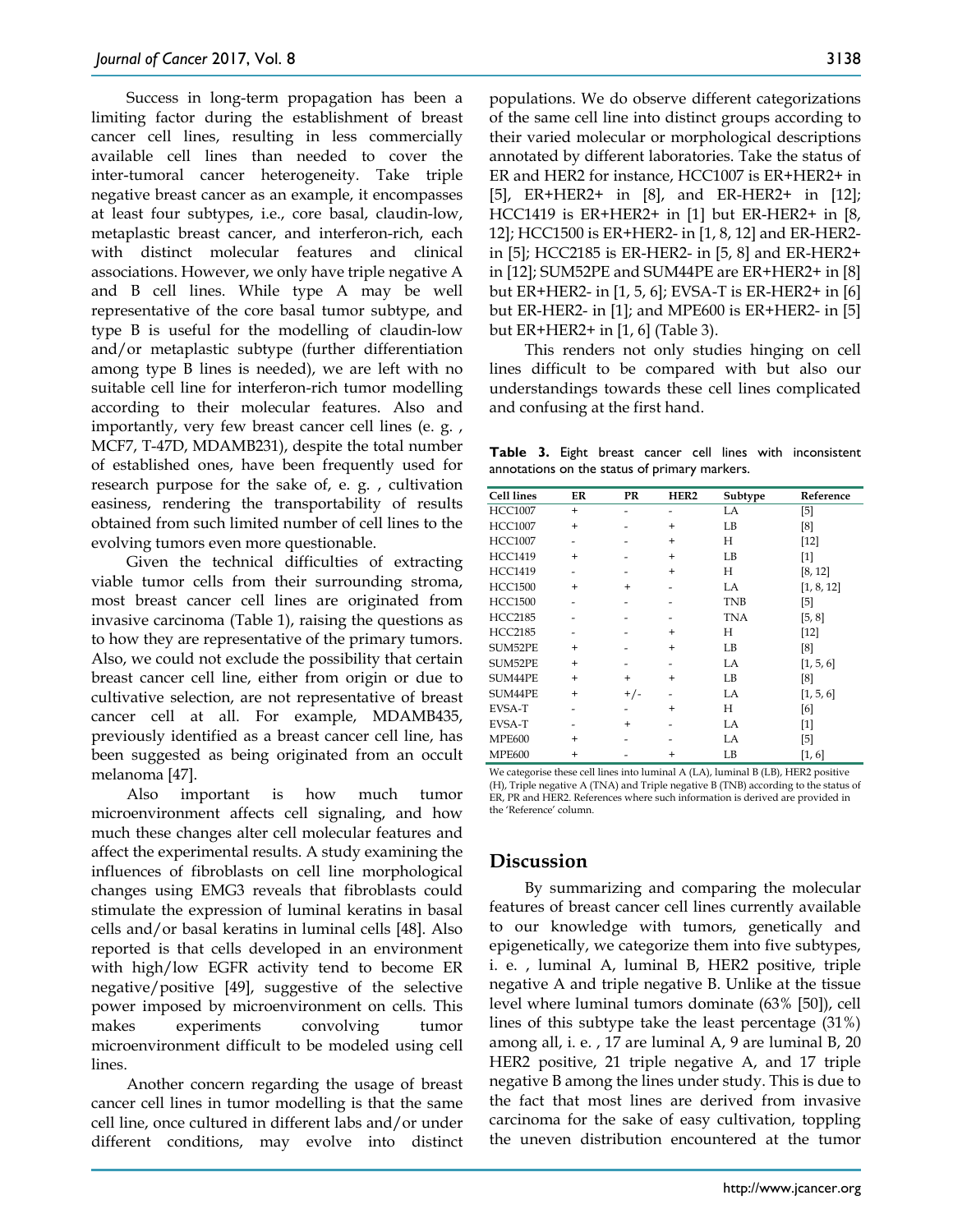level.

In our nomenclature, luminal A and B cell lines are differentiated from each other and HER2 positive lines are identified as a single subtype to facilitate studies on tissue subtyping and drug response experiments targeting ER and/or HER2 using cell lines. Triple negative lines are identified as two separate groups, which correspond to basal A and B as referred to in most literatures. While triple negative lines share a panel of feature markers such as EGFR which has been used as a conventional marker characterizing triple negative tumors in many studies [51-56], each has its own distinct molecular and phenotypical properties. Triple negative A is characterized by the expression of basal keratins (KRT4/5/6/13/14/15/16/17) which resembles the core basal tumors, and triple negative B is featured by the cancer stem cell pattern such as CD44+CD24- and migration markers such as VIM which could be used for modeling of claudin-low and/or metaplastic breast cancers. Among the collected 92 cell lines here, 74 are unanimously labeled with one subtype as suggested by existing literatures, 10 (DU4475, KPL-3C, MA11, HCC1739, MFM223, CAL148, CAL120, CAL51, CAL851, HDQ-P1) are categorized by their available information based on our subtyping criteria (Table 1), 8 (Table 3) have ambiguous and inconsistent categorization among different studies which may have evolved into different cell lines in different labs after serial cultivation, and one (MDAMB435) is found not of breast cancer origin.

Breast cancer cell lines, though having a higher frequency of DNA and/or copy number alterations, share a similar major genetic mutational spectrum and chromosome aberration profiles with tumors, allowing them still feasible for tumor modelling. However, cell lines are crude models for cancer research as they could not well capture the intra- and inter- tumor heterogeneities, and how well they could represent primary tumors and how much they evolve from their initial establishment are still questionable especially for a few cell lines whose characterization on the primary markers are inconsistent across studies. Thereby, it is encouraged to use breast cancer cell lines for initial tumor modelling but the results need to be further validated using tumor samples or mouse models. Also, cell line selection becomes critical, which needs to be representative and the relevant and/or determinant markers need to be pre-tested.

Cultivation medium is crucial for the success of cell line establishment, regarding how well cells maintain their molecular and physiological features in tumor tissue. Currently widely applied medium include RPMI, DMEM, /αMEM , Ham's F12, L15,

McCoys etc. , with RPMI, DMEM, αMEM, Ham's F12 providing a full coverage of all the cell lines in Table 1. The amino acid concentration of these medium, ranging from the most enriched to the least are αMEM, DMEM, RPMI and Ham's F12. The observation that DMEM is rather frequently used for the cultivation of luminal cells, Ham's F12 is many times used in triple negative cells and occasionally in HER2 positive cells suggest that the more aggressive and invasive tumor cell lines are the fewer nutrition is needed in the medium.

## **Concluding Remarks**

By summarizing and going through all the molecular features of currently available cell lines, we grouped them using a subtyping system compatible with that in tumors, and clarified some ambiguous information regarding cell molecular and morphological features. This helps us in the proper choice of and widens the selection spectrum of cell lines when conducting relevant studies, which is critical in the guarantee of final successof translating cell line based results to clinics.

Systematic analysis on the molecular differences between cell lines and tumors reveal that breast cell lines, on average, harbour more genetic mutations and approximately the same amount of epigenetic aberrations than the tumors they derive. The key molecular features of cell lines, however, remain the same with tissue tumors, except for a few exceptional cases whose primary markers have evolved into multiple versions. Also, despite the more frequent chromosomal alterations occurred in cell lines, their genomic profiles stay invariant with the tumors. These empower breast cancer cell lines feasible models for tumors of the same subtype. However, they are not accurate models to capture the full heterogeneity of tumors, both at a single line level or the whole cell population. Also, how much they are evolved from the corresponding primary tumors, either due to technical ease at the establishment or during serial cultivation, remain to be elucidated. In addition, without interactions with the microenvironment, whether or not cell lines could reproduce the signaling *in situ* worth serious considerations before cell lines are chosen for the experiments.

It is worth noting that, our claim that 'cell lines are feasible models for tumors' refers to tumors of the same subtype but not the tumor deriving the cell line. Some cell lines, after passage selection under, e. g. environmental stress, may alter their transcriptional profiles and exhibit the features of another subtype. For instance, EMG3, a triple negative A cell line showing KRT5/14 positivity in the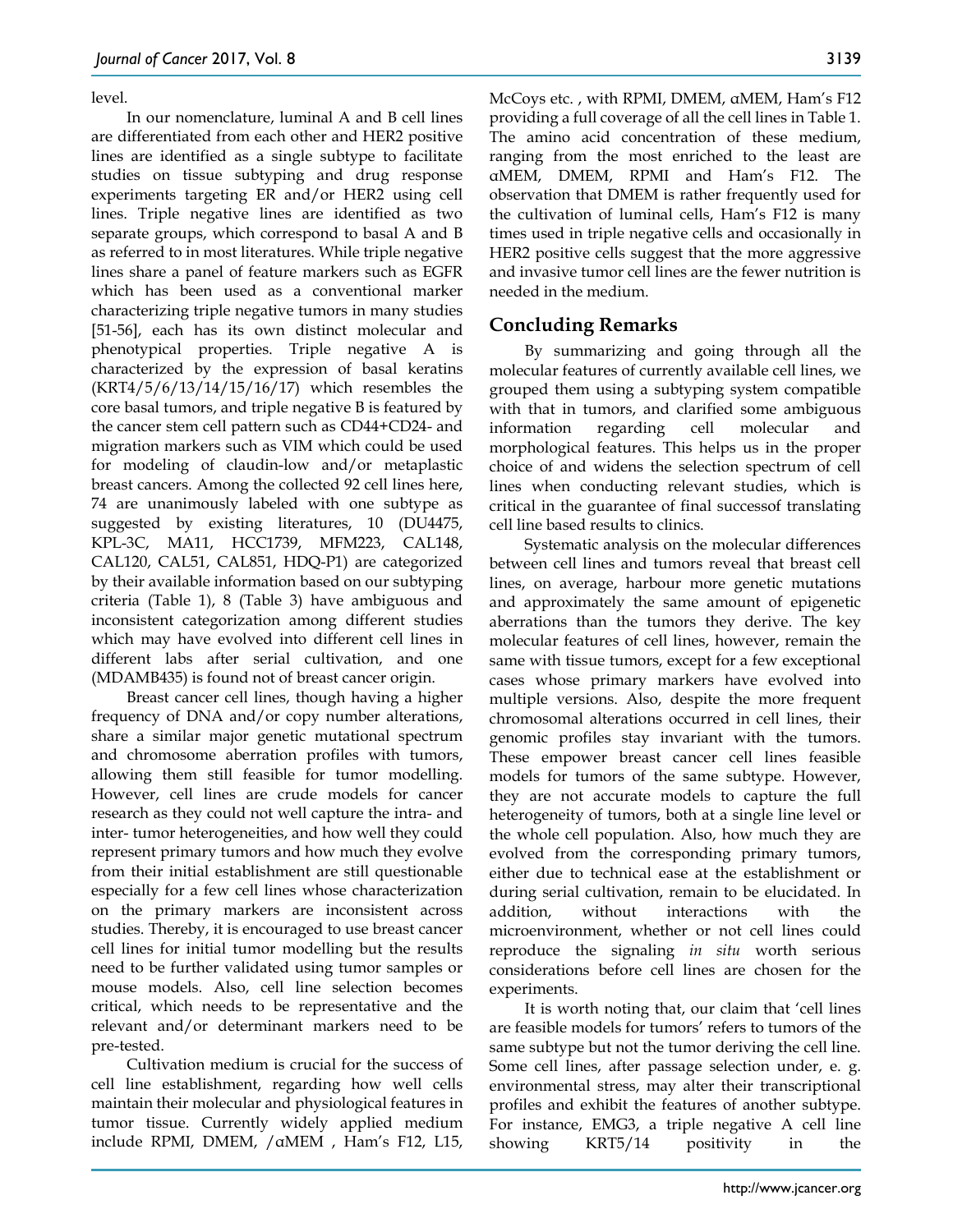immunocytochemical analysis, is originated from tumors characteristic of luminal markers such as KRT18/19 [57].

Triple negative breast cancer, though, do not dominate the patient cases, are very heterogeneous, encompassing at least four subcategories. However, we only have two subgroups within cell lines of this category, leaving no cell line being appropriate for interferon-rich tumor modelling. As a subtype with approximately 10% prevalence among tumors [31], it is suggested to establish triple negative cell lines modeling such tumors which represent a 3rd triple negative subtype and enrich the heterogeneity of current cell line modality.

#### **Acknowledgements**

This study is supported by the National Natural Science Foundation of China (Grant No. 31471251), Natural Science Foundation of Jiangsu Province (Grant No. BK20161130), the Six Talent Peaks Project in Jiangsu Province (Grant No. SWYY-128), and the Fundamental Research Funds for the Central Universities (JUSRP11507).

#### **Competing Interests**

The authors have declared that no competing interest exists.

#### **References**

- Riaz M, van Jaarsveld MT, Hollestelle A, Prager-van der Smissen WJ, Heine AA, Boersma AW, et al. miRNA expression profiling of 51 human breast cancer cell lines reveals subtype and driver mutation-specific miRNAs. Breast cancer research : BCR. 2013; 15: R33.
- 2. Lacroix M, Haibe-Kains B, Hennuy B, Laes JF, Lallemand F, Gonze I, et al. Gene regulation by phorbol 12-myristate 13-acetate in MCF-7 and MDA-MB-231, two breast cancer cell lines exhibiting highly different phenotypes. Oncology reports. 2004; 12: 701-7.
- 3. Cope LM, Fackler MJ, Lopez-Bujanda Z, Wolff AC, Visvanathan K, Gray JW, et al. Do breast cancer cell lines provide a relevant model of the patient tumor methylome? PloS one. 2014; 9: e105545.
- 4. Elstrodt F, Hollestelle A, Nagel JH, Gorin M, Wasielewski M, van den Ouweland A, et al. BRCA1 mutation analysis of 41 human breast cancer cell lines reveals three new deleterious mutants. Cancer research. 2006; 66: 41-5.
- 5. Neve RM, Chin K, Fridlyand J, Yeh J, Baehner FL, Fevr T, et al. A collection of breast cancer cell lines for the study of functionally distinct cancer subtypes. Cancer cell. 2006; 10: 515-27.
- 6. Hollestelle A, Nagel JH, Smid M, Lam S, Elstrodt F, Wasielewski M, et al. Distinct gene mutation profiles among luminal-type and basal-type breast cancer cell lines. Breast cancer research and treatment. 2010; 121: 53-64.
- 7. Charafe-Jauffret E, Ginestier C, Monville F, Finetti P, Adelaide J, Cervera N, et al. Gene expression profiling of breast cell lines identifies potential new basal markers. Oncogene. 2006; 25: 2273-84.
- Kao J, Salari K, Bocanegra M, Choi YL, Girard L, Gandhi J, et al. Molecular profiling of breast cancer cell lines defines relevant tumor models and provides a resource for cancer gene discovery. PloS one. 2009; 4: e6146.
- 9. Lehmann BD, Bauer JA, Chen X, Sanders ME, Chakravarthy AB, Shyr Y, et al. Identification of human triple-negative breast cancer subtypes and preclinical models for selection of targeted therapies. The Journal of clinical investigation. 2011; 121: 2750-67.
- 10. Lacroix M, Leclercq G. Relevance of breast cancer cell lines as models for breast tumours: an update. Breast cancer research and treatment. 2004; 83: 249-89.
- 11. Lasfargues EY, Ozzello L. Cultivation of human breast carcinomas. Journal of the National Cancer Institute. 1958; 21: 1131-47.
- 12. Gazdar AF, Kurvari V, Virmani A, Gollahon L, Sakaguchi M, Westerfield M, et al. Characterization of paired tumor and non-tumor cell lines established from patients with breast cancer. International journal of cancer. 1998; 78: 766-74.
- 13. Amadori D, Bertoni L, Flamigni A, Savini S, De Giovanni C, Casanova S, et al. Establishment and characterization of a new cell line from primary human breast carcinoma. Breast cancer research and treatment. 1993; 28: 251-60.
- 14. Cailleau R, Olive M, Cruciger QV. Long-term human breast carcinoma cell lines of metastatic origin: preliminary characterization. *In vitro*. 1978; 14: 911-5.
- 15. Band V, Zajchowski D, Swisshelm K, Trask D, Kulesa V, Cohen C, et al. Tumor progression in four mammary epithelial cell lines derived from the same patient. Cancer research. 1990; 50: 7351-7.
- 16. Ethier SP, Mahacek ML, Gullick WJ, Frank TS, Weber BL. Differential isolation of normal luminal mammary epithelial cells and breast cancer cells from primary and metastatic sites using selective media. Cancer research. 1993; 53:
- 627-35.<br>17. [Internet] Committee ICLA. Naming a Cell Line http://iclac. org/resources/cell-line-names/ 2014.
- 18. Yu M, Selvaraj SK, Liang-Chu MM, Aghajani S, Busse M, Yuan J, et al. A resource for cell line authentication, annotation and quality control. Nature. 2015; 520: 307-11.
- 19. Watanabe M, Tanaka H, Kamada M, Okano JH, Takahashi H, Uchida K, et al. Establishment of the Human BSMZ Breast Cancer Cell Line, Which Overexpresses the erbB-2 and c-myc Genes. Cancer research. 1992; 52: 5178-82.
- 20. Alan S, Fadi W A, John M, Nancy F, Pingfu F, Hannah G, et al. MUC1 is expressed at high frequency in early-stage basal-like triple-negative breast cancer. Human pathology. 2013; 44: 2159-66.
- 21. Forozan F, Mahlamaki EH, Monni O, Chen YD, Veldman R, Jiang Y, et al. Comparative genomic hybridization analysis of 38 breast cancer cell lines: A basis for interpreting complementary DNA microarray data. Cancer research. 2000; 60: 4519-25.
- 22. Siwek B, Larsimont D, Lacroix M, Body JJ. Establishment and Characterization of Three New Breast-Cancer Cell Lines. International journal of cancer. 1998; 76:677-83.
- 23. Koay DC, Digiovanna MP. Synergistic interaction between all-trans retinoic acid, Herceptin, and tamoxifen in BT-474 human breast cancer cells. Cancer research. 2004; 64: 508.
- 24. Zheng AP, Kallio A, Harkonen P. Tamoxifen-induced rapid death of MCF-7 breast cancer cells is mediated via extracellulary signal-regulated kinase signaling and can be abrogated by estrogen. Endocrinology. 2007; 148: 2764-77.
- 25. Katchman BA, Ocal IT, Cunliffe HE, Chang YH, Hostetter G, Watanabe A, et al. Expression of quiescin sulfhydryl oxidase 1 is associated with a highly invasive phenotype and correlates with a poor prognosis in Luminal B breast cancer. Breast Cancer Research. 2013; 15: 7039-43.
- 26. Fang WB, Yao M, Jokar I, Alhakamy N, Berkland C, Chen J, et al. The CCL2 chemokine is a negative regulator of autophagy and necrosis in luminal B breast cancer cells. Breast cancer research and treatment. 2015; 150: 309-20.
- 27. De Iuliis F, Salerno G, Giuffrida A, Milana B, Taglieri L, Rubinacci G, et al. Breast cancer cells respond differently to docetaxel depending on their phenotype and on survivin upregulation. Tumour Biol. 2016; 37: 2603-11.
- 28. Das P, Siegers GM, Postovit LM. Illuminating luminal B: QSOX1 as a subtype-specific biomarker. Breast Cancer Research. 2013; 15: 104.
- 29. Katchman BA, Ocal IT, Cunliffe HE, Chang YH, Hostetter G, Watanabe A, et al. Expression of quiescin sulfhydryl oxidase 1 is associated with a highly invasive phenotype and correlates with a poor prognosis in Luminal B breast cancer. Breast cancer research : BCR. 2013; 15: R28.
- 30. Bertucci F, Borie N, Ginestier C, Groulet A, Charafe-Jauffret E, Adélaïde J, et al. Identification and validation of an ERBB2 gene expression signature in breast cancers. Oncogene. 2004; 23: 2564-75.
- 31. Dai XF, Xiang L, et al. Cancer Hallmarks, Biomarkers and Breast Cancer Molecular Subtypes. Journal of Cancer. 2016; 7: 1281-94.
- 32. Wang B, Elledge SJ. Ubc13/Rnf8 ubiquitin ligases control foci formation of the Rap80/Abraxas/Brca1/Brcc36 complex in response to DNA damage. PNAS. 2007; 104: 20759-63.
- 33. Sorlie T, Tibshirani R, Parker J, Hastie T, Marron JS, Nobel A, et al. Repeated observation of breast tumor subtypes in independent gene expression data sets. P Natl Acad Sci USA. 2003; 100: 8418-23.
- 34. Cheang MCU, Voduc D, Bajdik C, Leung S, McKinney S, Chia SK, et al. Basal-Like Breast Cancer Defined by Five Biomarkers Has Superior Prognostic Value than Triple-Negative Phenotype. Clin Cancer Res. 2008; 14: 1368-76.
- 35. Turner N, Tutt A, Ashworth A. Hallmarks of 'BRCAness' in sporadic cancers. Nat Rev Cancer. 2004; 4: 814-9.
- 36. Kurebayashil J, Kurosumi M, Sonoo H. A new human breast cancer cell line, KPL-3C, secretes parathyroid hormone-related protein and produces tumours associated with microcalcifications in nude mice. British Journal of Cancer. 1996; 74: 200-7.
- 37. Rye PD, Norum L, Olsens D, Gakman-Vik S, Kaul S, Fodstad O. Brain metastasis model in athymic nude mice using a novel MUC1-secreting human breast-cancer cell line, MA11. International journal of cancer. 1996; 68: 682-7.
- 38. Leibniz Institute DSMZ-German Collection of Microorganisms and Cell Cultures.
- 39. Hackenberg R, Luttchens S, Hofmann J, Kunzmann R, Holzel F, Schulz KD. Androgen sensitivity of the new human breast cancer cell line MFM-223. Cancer research. 1991; 51: 5722-7.
- 40. Gioanni J, Le Francois D, Zanghellini E, Mazeau C, Ettore F, Lambert JC, et al. Establishment and characterisation of a new tumorigenic cell line with a normal karyotype derived from a human breast adenocarcinoma. Br J Cancer. 1990; 62: 8-13.